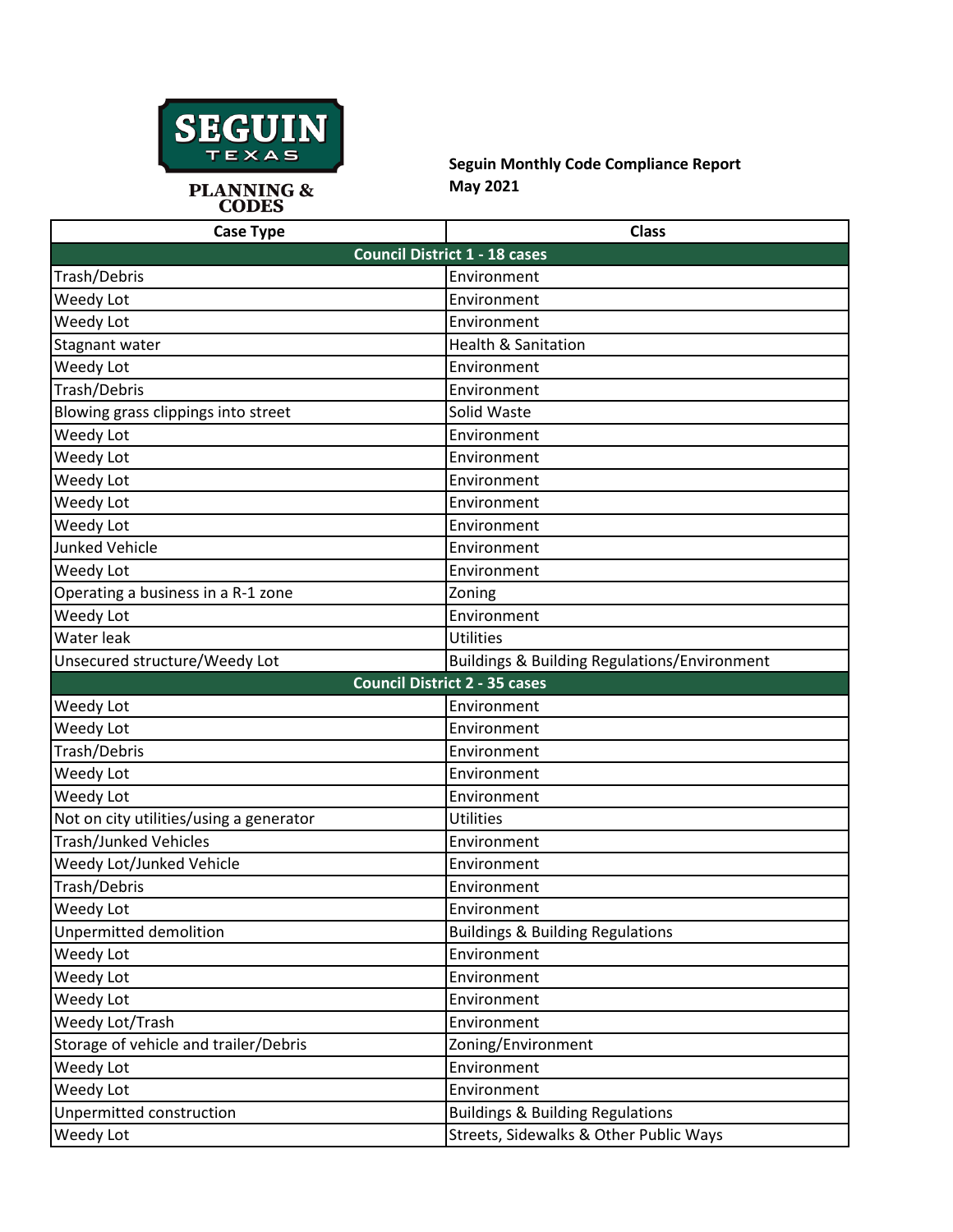| Unpermitted construction                            | <b>Buildings &amp; Building Regulations</b>             |
|-----------------------------------------------------|---------------------------------------------------------|
| Weedy Lot                                           | Environment                                             |
| Weedy Lot                                           | Environment                                             |
| Weedy Lot                                           | Environment                                             |
| Weedy Lot                                           | Environment                                             |
| Low hanging limbs in the ROW                        | Streets, Sidewalks & Other Public Ways                  |
| Weedy Lot                                           | Environment                                             |
| Weedy Lot                                           | Environment                                             |
| Weedy Lot                                           | Environment                                             |
| Unpermitted construction                            | <b>Buildings &amp; Building Regulations</b>             |
| Weedy Lot                                           | Environment                                             |
| Junked Vehicle/Weedy Lot                            | Environment                                             |
| Weedy Lot                                           | Environment                                             |
| Trash/Debris/Tires                                  | Environment                                             |
| Weedy Lot                                           | Environment                                             |
|                                                     | <b>Council District 3 - 16 cases</b>                    |
| Weedy Lot                                           | Environment                                             |
| Weedy Lot                                           | Environment                                             |
| Weedy Lot                                           | Environment                                             |
| Weedy Lot                                           | Environment                                             |
| Weedy Lot                                           | Environment                                             |
| Weedy Lot                                           | Environment                                             |
| Weedy Lot                                           | Environment                                             |
| Trash/Contractor's Storage Yard                     | Environment/Zoning                                      |
| Weedy Lot                                           | Environment                                             |
| Weedy Lot                                           | Environment                                             |
| Weedy Lot                                           | Environment                                             |
| Weedy Lot                                           | Environment                                             |
| Not in compliance with UDC Auto Repair regulatioins | Zoning                                                  |
| Interior water leak                                 | <b>Buildings &amp; Building Regulations</b>             |
| Weedy Lot                                           | Environment                                             |
| Weedy Lot                                           | Environment                                             |
|                                                     | <b>Council District 4 - 40 cases</b>                    |
| Weedy Lot                                           | Environment                                             |
| Weedy Lot                                           | Environment                                             |
| Weedy Lot/Trash                                     | Environment                                             |
| Weedy Lot                                           | Environment                                             |
| Dilapidated structure/Trash/Junked Vehicle          | <b>Buildings &amp; Building Regulations/Environment</b> |
| Unpermitted construction                            | <b>Buildings &amp; Building Regulations</b>             |
| Weedy Lot                                           | Environment                                             |
| Weedy Lot                                           | Environment                                             |
| Weedy Lot                                           | Environment                                             |
| Weedy Lot                                           | Environment                                             |
| Unpermitted fence and structure/Trash               | <b>Buildings &amp; Building Regulations/Environment</b> |
| Living in a business                                |                                                         |
|                                                     | Zoning                                                  |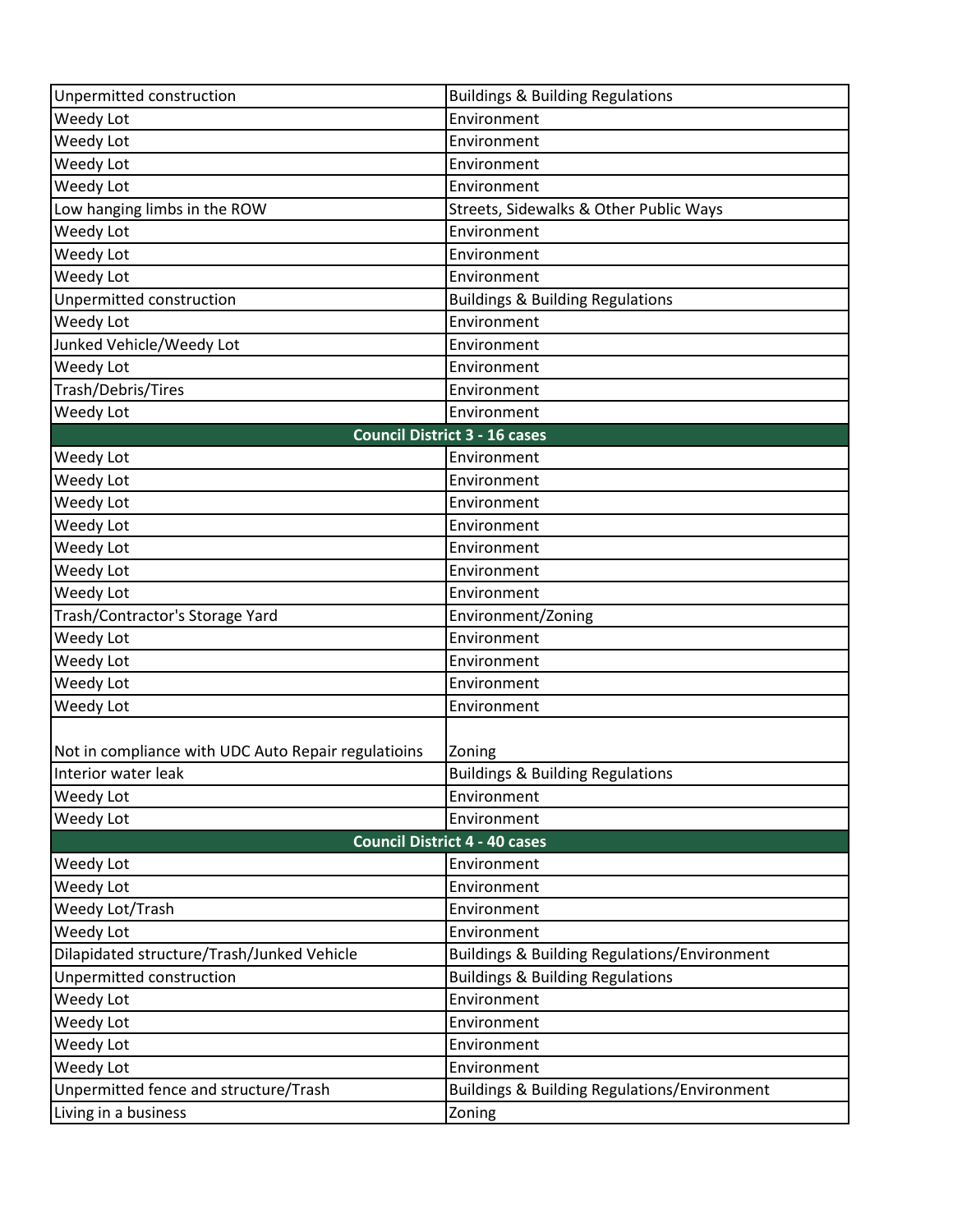| Not in compliance with UDC Auto Repair regulatioins | Zoning                                      |
|-----------------------------------------------------|---------------------------------------------|
| Trash/Construction debris                           | Environment                                 |
| Weedy Lot                                           | Environment                                 |
| Weedy Lot                                           | Environment                                 |
| Water leak                                          | Utilities                                   |
| Weedy Lot                                           | Environment                                 |
| Weedy Lot                                           | Environment                                 |
| Weedy Lot                                           | Environment                                 |
| Weedy Lot                                           | Environment                                 |
| Weedy Lot                                           | Environment                                 |
| Weedy Lot                                           | Environment                                 |
| Weedy Lot                                           | Environment                                 |
| Weedy Lot                                           | Environment                                 |
| <b>Bulky Trash</b>                                  | Environment                                 |
| Weedy Lot                                           | Environment                                 |
| Weedy Lot                                           | Environment                                 |
| Weedy Lot                                           | Environment                                 |
| Weedy Lot                                           | Environment                                 |
| Weedy Lot                                           | Environment                                 |
| Weedy Lot                                           | Environment                                 |
| Weedy Lot                                           | Environment                                 |
| Weedy Lot                                           | Environment                                 |
| Junked Vehicle/Trash                                | Environment                                 |
| Trash/Weedy Lot/Dilapidated fence                   | Environment/Zoning                          |
| Weedy Lot                                           | Environment                                 |
| Weedy Lot                                           | Environment                                 |
| Weedy Lot                                           | Environment                                 |
| Weedy Lot                                           | Environment                                 |
|                                                     | <b>Council District 5 - 14 cases</b>        |
| Weedy Lot                                           | Environment                                 |
| <b>Bulky Trash (mattresses)</b>                     | Environment                                 |
| <b>Brush</b>                                        | Environment                                 |
| Weedy Lot                                           | Environment                                 |
| Weedy Lot                                           | Environment                                 |
| Junked Vehicle/Weedy Lot                            | Environment                                 |
| Weedy Lot                                           | Environment                                 |
| Weedy Lot                                           | Environment                                 |
| Weedy Lot                                           | Environment                                 |
| Non franschise dumpster                             | Solid Waste                                 |
| Unpermitted accessory structure                     | <b>Buildings &amp; Building Regulations</b> |
| Trailer in street                                   | Streets, Sidewalks & Other Public Ways      |
| Weedy Lot                                           | Environment                                 |
| Weedy Lot                                           | Environment                                 |
| <b>Council District 6 - 24 cases</b>                |                                             |
| Weedy Lot                                           | Environment                                 |
| Junked Vehicle/Weedy Lot                            | Environment                                 |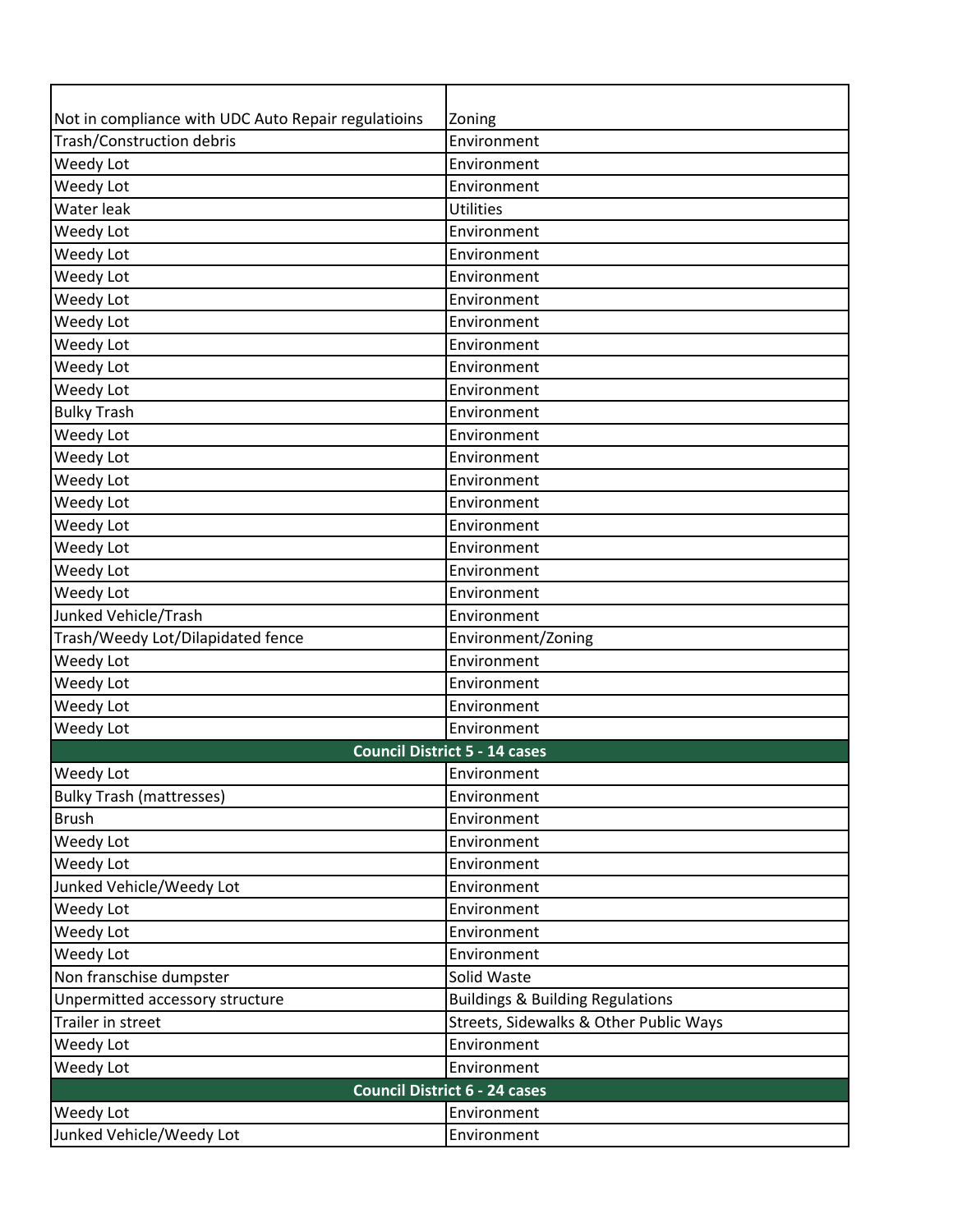| Storage of trailer on vacant lot/Trash/Debris | Zoning/Environment                                 |
|-----------------------------------------------|----------------------------------------------------|
| <b>Junked Vehicles</b>                        | Environment                                        |
| <b>Junked Vehicle</b>                         | Environment                                        |
| Storage of Trailers on vacant lot in floodway | Zoning                                             |
| Weedy Lot                                     | Environment                                        |
| Storage of Trailers on vacant lot in floodway | Zoning                                             |
| Weedy Lot                                     | Environment                                        |
| <b>Junked Vehicle</b>                         | Environment                                        |
| Dilapidated fence                             | Zoning                                             |
| Weedy Lot                                     | Environment                                        |
| Weedy Lot                                     | Environment                                        |
| Trash/Debris                                  | Environment                                        |
| Weedy Lot                                     | Environment                                        |
| Weedy Lot                                     | Environment                                        |
| Trash/Debris                                  | Environment                                        |
| Sewer leak                                    | <b>Utilities</b>                                   |
| <b>Bulky Trash (mattresses)</b>               | Environment                                        |
| Weedy Lot                                     | Environment                                        |
| Weedy Lot                                     | Environment                                        |
| Unpermitted construction                      | <b>Buildings &amp; Building Regulations</b>        |
| Weedy Lot                                     | Environment                                        |
| Weedy Lot                                     | Environment                                        |
|                                               | <b>Council District 7 - 28 cases</b>               |
|                                               | Environment                                        |
| Weedy Lot                                     |                                                    |
| Weedy Lot                                     | Environment                                        |
| Obstruction in ROW                            | Streets, Sidewalks & Other Public Ways             |
| Obstruction in ROW                            | Streets, Sidewalks & Other Public Ways             |
| Obstruction in ROW                            | Streets, Sidewalks & Other Public Ways             |
| Weedy Lot                                     | Environment                                        |
| Weedy Lot                                     | Environment                                        |
| Weedy Lot                                     | Environment                                        |
| Weedy Lot                                     | Environment                                        |
| Weedy Lot                                     | Environment                                        |
| Weedy Lot                                     | Environment                                        |
| <b>Junked Vehicle</b>                         | Environment                                        |
| Weedy Lot                                     | Environment                                        |
| Fallen tree/Debris                            | Environment                                        |
| Weedy Lot                                     | Environment                                        |
| Weedy Lot                                     | Environment                                        |
| Weedy Lot                                     | Environment                                        |
| Weedy Lot                                     | Environment                                        |
| <b>Tires</b>                                  | Solid Waste                                        |
| Lawn clippings blown into ROW                 | Solid Waste                                        |
|                                               |                                                    |
| Low hanging limbs/Weedy ROW                   | Streets, Sidewalks & Other Public Ways/Environment |
| Weedy Lot<br>Weedy Lot                        | Environment                                        |